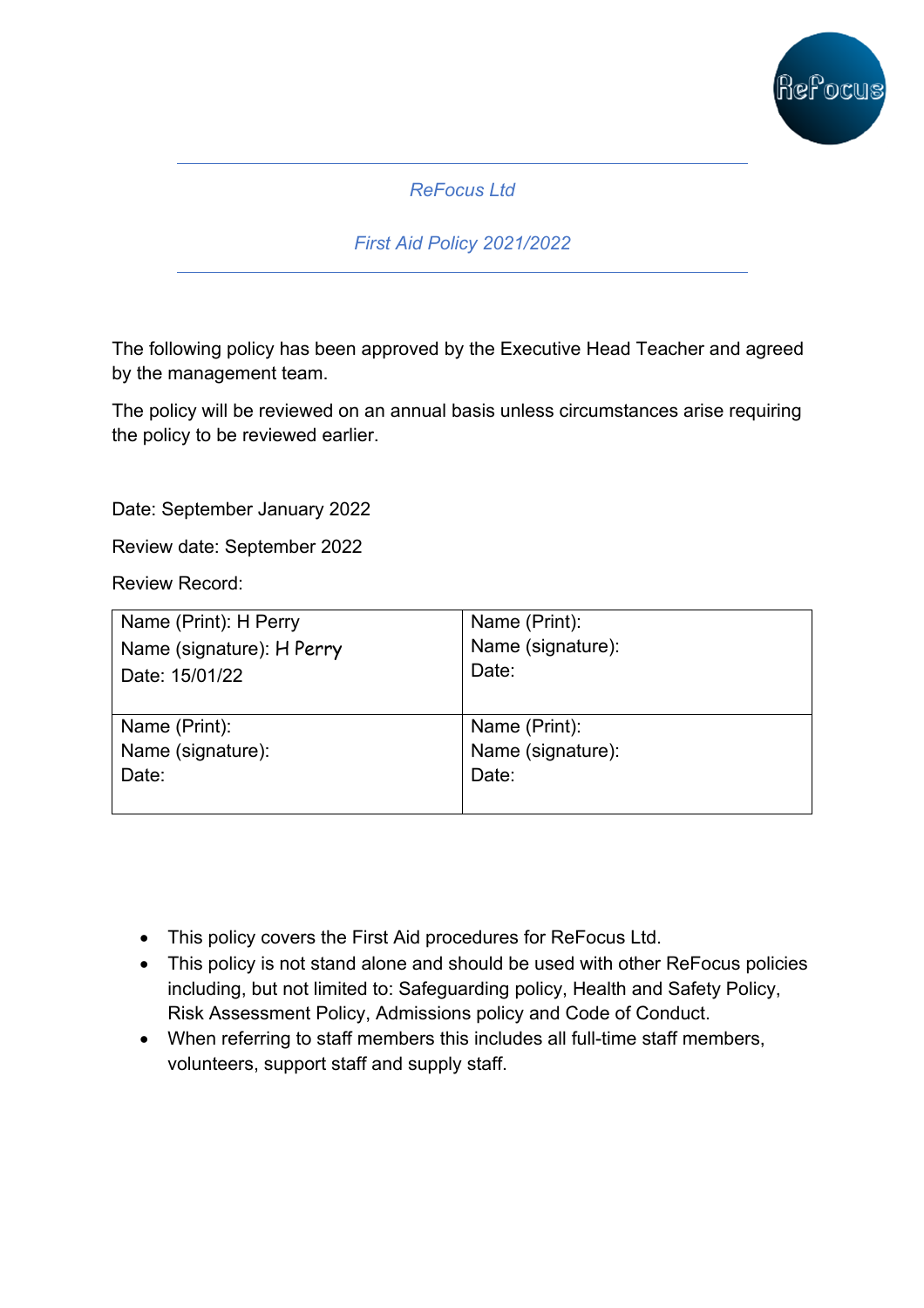

# **Policy Overview**

- ReFocus Ltd has a commitment to providing first aid to all our students, staff, parents, and visitors.
- ReFocus Ltd will meet the minimum statutory requirements under the Health and Safety (First Aid) regulations Act 1981.
- ReFocus Ltd requires that they MUST have a minimum of 2 qualified First Aid staff. A First Aider must hold a current certificate of competence in First Aid at Work issued by an approved trainer delivering an HSE compliant course.
- All parents/carers of students are required to submit a completed medical form before admission so that sufficient first aid may be provided in accordance with the specific medical needs of the student.
- For day trips and off-site activities, it is recommended that a member of First Aid staff should be present, and that a small First Aid Kit should always be available.
- Whilst First Aiders carry out their duties voluntarily, they do so in course of their employment and as such, will not be accountable personally for any tasks undertaken within the realm of the administration of First Aid.
- If any member of staff, consider that the First Aid provision is not adequate they should immediately make address any concerns with the Executive head Teacher.

# **2. Code of Practice**

2a; First Aid will only be administered with the patients' consent. If treatment is refused, any injury will be documented. Parents/carers will be notified.

2b; In the first instance, an injury will be assessed as to how serious it is.

2c; If the injury is as a result from a fall from height, a knock to the head, a wound which bleeds or an abnormal swelling, then a First Aider should be called – if in ANY doubt, call a First Aider.

2d; Most incidents involving students are grazes and minor bumps. If a First Aider is summoned and attends and/or administers first aid, then an accident record must be completed.

2.e; If a student requires hospital treatment, parents/carers must be contacted immediately. The student's medical form must be checked to ensure consent has been granted for staff to act on behalf of the parent/carer in their absence.

2.f; If the student requires an ambulance, then they will be accompanied by a member of staff who will wait in the hospital until a parent/carer arrives.

2.g; If the injury/medical condition is not serious enough to require an ambulance they will be taken to hospital accompanied by the first aider and another staff member who will drive the vehicle.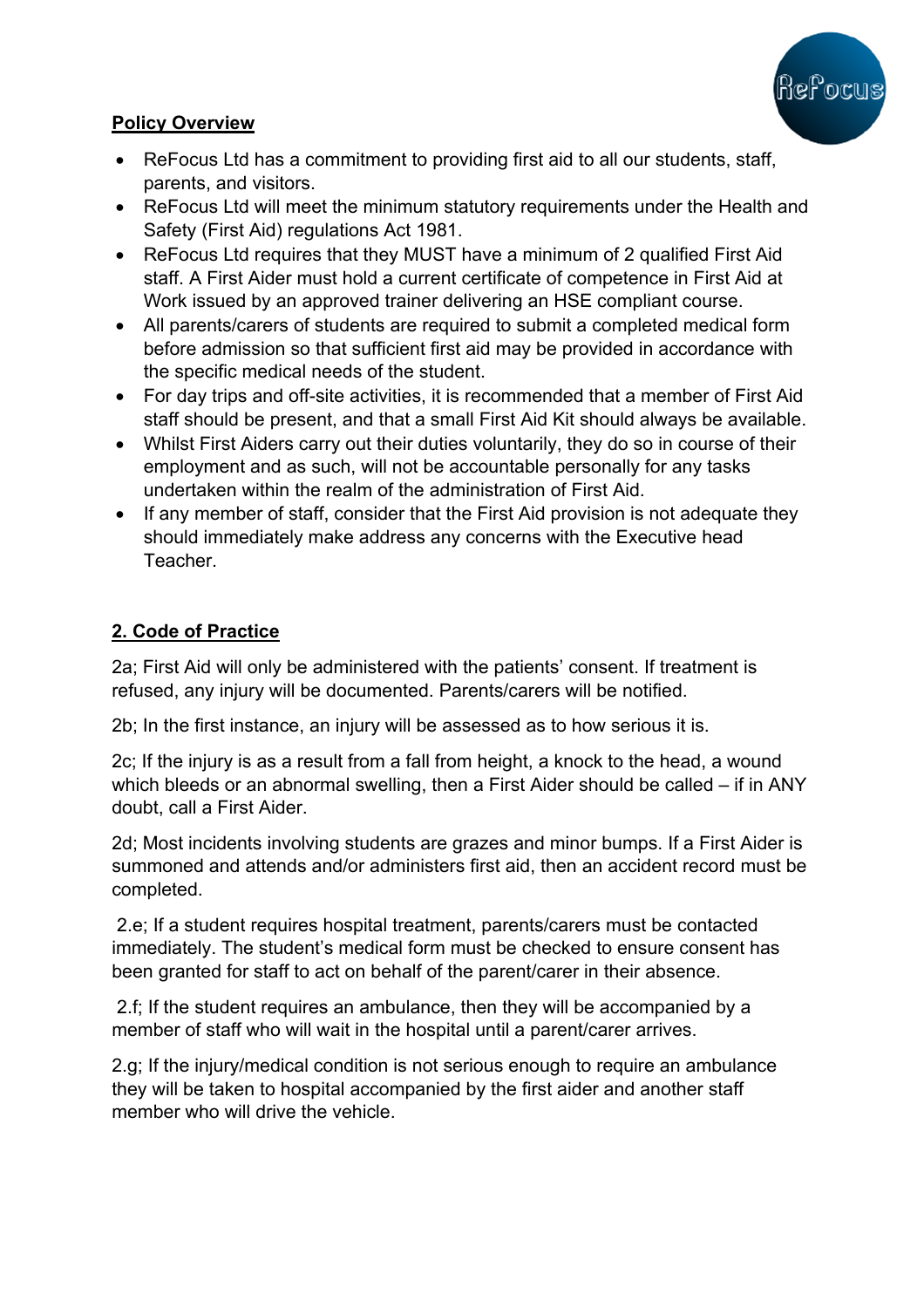

## **Administration and storage of medicine**

Parents of students required to use regular medications, for example an inhaler or Epipen are required to inform Refocus immediately. For those students that arrive at ReFocus already knowing of medical needs it is essential to inform us both on the referral form and verbally on the admissions meeting.

If medical care changes throughout a students time at ReFocus the parent must inform ReFocus immediately.

The information held by Refocus will include a record of the students who need to have access to asthma inhalers, EpiPens, injections or similar.

We require parent consent and a record of dispensation of medication if it is required of staff to administer. Information held will include - name of pupil, name of medicine, date, time, dosage, signature of person who supervised. Staff will hold all medication, suitably labelled in the School Office in a locked cupboard.

### **Record Keeping**

3.a If first aid is administered for any reason either to a student or employee, the First Aider should ensure that the accident is recorded electronically and will be recorded on their electronic file.

3.b The incident should be logged and reported to the Executive Head Teacher as per the seriousness of the incident in accordance with the information in the next section of the policy.

3.c All accident and incident logs should be logged and recorded in full detail and stored securely for a minimum of five years.

3.d Reporting of Injuries, Diseases and Dangerous Occurrences Regulations 2013 (RIDDOR) RIDDOR is the law that requires employers, and other people in charge of work premises, to report and keep records of:

- work-related accidents which cause deaths
- work-related accidents which cause certain serious injuries (reportable injuries)
- diagnosed cases of certain industrial diseases; and
- certain 'dangerous occurrences' (incidents with the potential to cause harm)

3.e The Executive Head Teacher and the Designated Safeguarding Lead must be informed if any of the following occur. These must then be reported to HSE:

• Death – All deaths to worker and non-workers must be reported if they arise from a work-related accident, including an act of physical violence to a worker. Suicides are not reportable, as the death does not result from a work-related accident.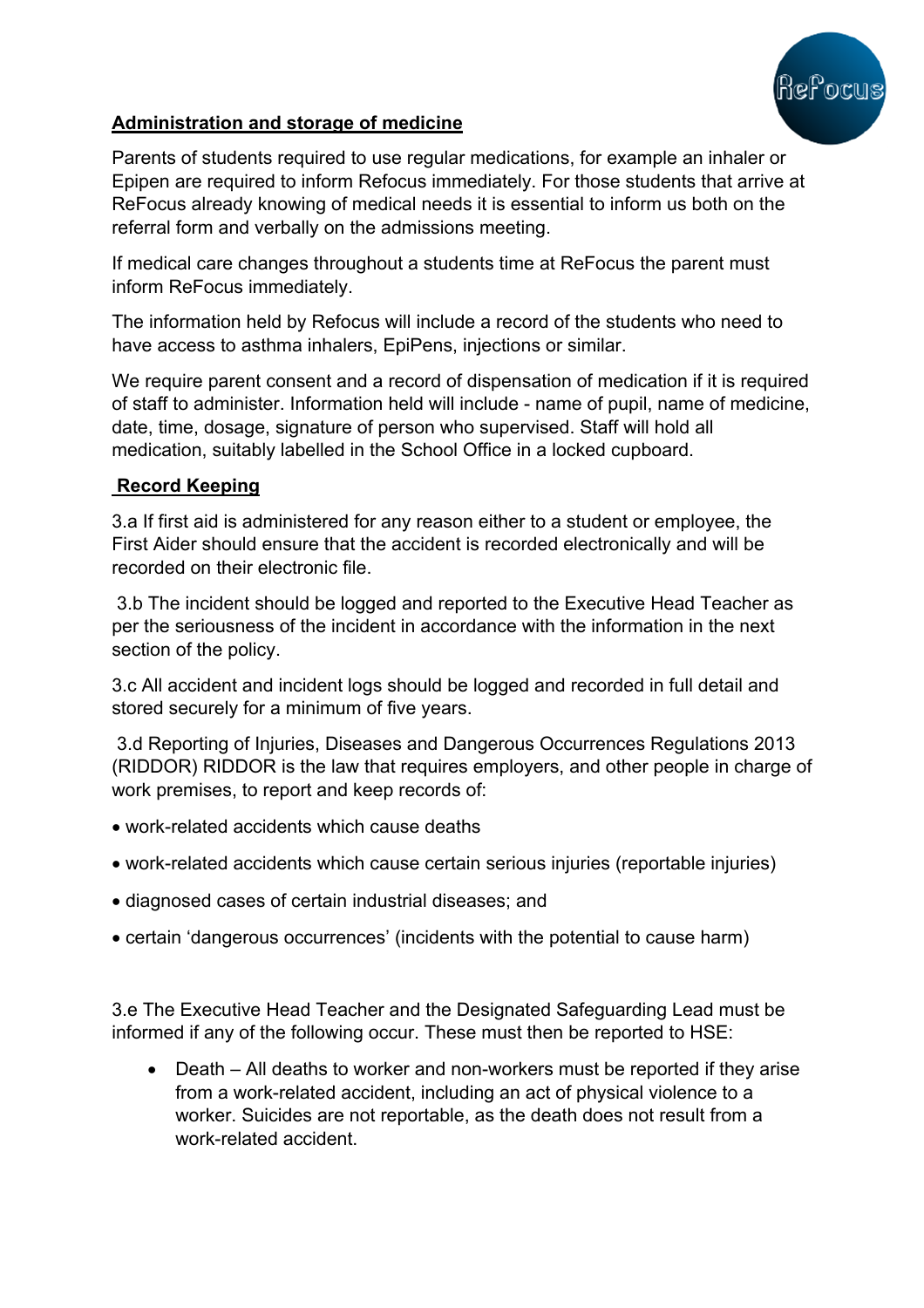Specified Injuries Specified Injuries are defined as follows:

- a fracture, other than to fingers, thumbs, and toes.
- amputation of an arm, hand, finger, thumb, leg, foot, or toe.
- permanent loss of sight or reduction of sight.
- crush injuries leading to internal organ damage.

• serious burns (covering more than 10% of the body, or damaging the eyes, respiratory system, or other vital organs).

Refocu

- scalping's (separation of skin from the head) which require hospital treatment.
- unconsciousness caused by head injury or asphyxia.

• any other injury arising from working in an enclosed space, which leads to hypothermia, heat-induced illness or requires resuscitation or admittance to hospital for more than 24 hours.

*3.f* Over-seven-day injuries to individuals. This is where an employee, or selfemployed person, is away from work or unable to perform their normal work duties for more than seven consecutive days (not counting the day of the accident).

3.*g* Injuries to members of the public. Work-related accidents involving members of the public or people who are not at work must be reported if a person is injured and is taken from the scene of the accident to hospital for treatment to that injury. There is no requirement to establish what hospital treatment was provided, and no need to report incidents where people are taken to hospital purely as a precaution when no injury is apparent. If the accident occurred at a hospital, the report only needs to be made if the injury is a 'specified injury'.

*3.h* Reportable occupational diseases. Employers and self-employed people must report diagnosis of certain occupational diseases, where these are likely to have been caused and made worse by their work. These diseases include (regulations 8 and 9):

- carpal tunnel syndrome.
- sever cramp of the hand or forearm.
- occupational dermatitis.
- hand-arm vibration syndrome.
- occupational asthma.
- tendonitis or tenosynovitis of the hand or forearm.
- any occupational cancer.
- any disease attributed to an occupational exposure to a biological agent.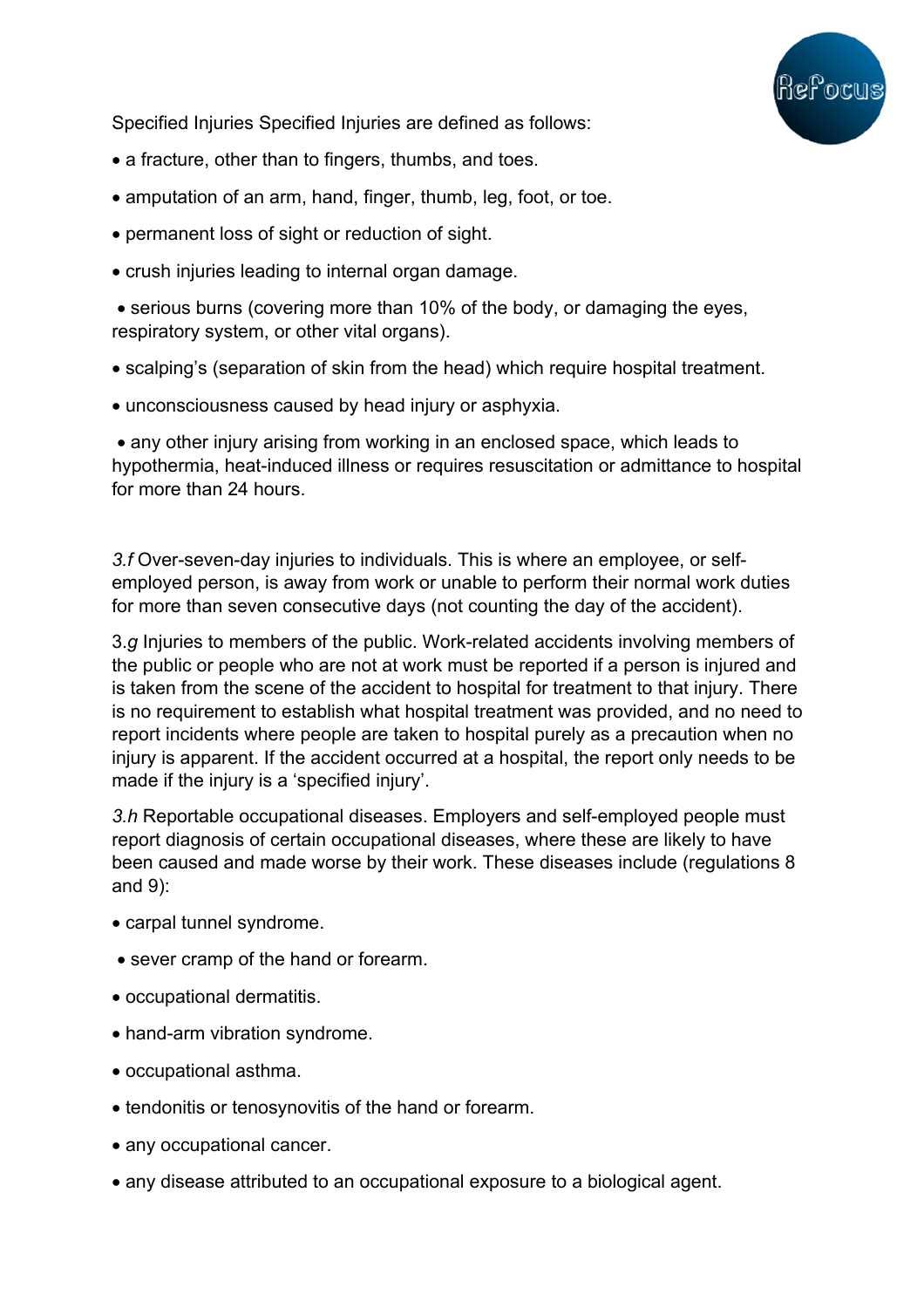

*3.i* Reportable dangerous occurrences. Dangerous occurrences are certain, specified 'near-miss' events (incidents with the potential to cause harm.) Not all such events require reporting. There are 27 categories of dangerous occurrences that are relevant to most workplaces. For example:

• the collapse, overturning or failure of load bearing parts or lifts and lifting equipment.

- plant or equipment meeting overhead power lines.
- explosions, or fires causing work to be stopped for more than 24 hours.

Certain additional categories of dangerous occurrences apply to mines, quarries, offshore workplaces, and certain transport systems (railways etc). For a full, detailed list, refer to the online guidance at: www.hse.gov.uk/riddor.

*3.j* Reportable gas incidents. If you are a distributor, filler, importer or supplier of flammable gas and you learn, either directly or indirectly, that someone has died, lost consciousness, or been taken to hospital for treatment to an injury arising in connection with the gas you distributed, filled, imported, or supplied, this can be reported online. If you are a gas engineer registered with the Gas Safe Register, you must provide details of any gas appliances or fittings that you consider to be dangerous to the extent that people could die, lose consciousness, or require hospital treatment. This may be due to the design, construction, installation, modification, or servicing, and could result in:

- an accidental leakage of gas.
- inadequate combustion of gas; or
- inadequate removal of products of the combustion of gas You can report online.

Exemptions. In general, reports are not required (regulation 14) for deaths and injuries that result from: 5 Issue 6

• medical or dental treatment, or an examination carried out by, or under the supervision of, a doctor or registered dentist.

• the duties carried out by a member of the armed forces while on duty; or

• road traffic accidents, unless the accident involved: the loading or unloading of a vehicle, work alongside the road e.g., construction or maintenance work, the escape of a substance being conveyed by a vehicle; or a train.

*3.k;* All the above will be reported to HSE. This will be done online by going to www.hse.gov.uk/riddor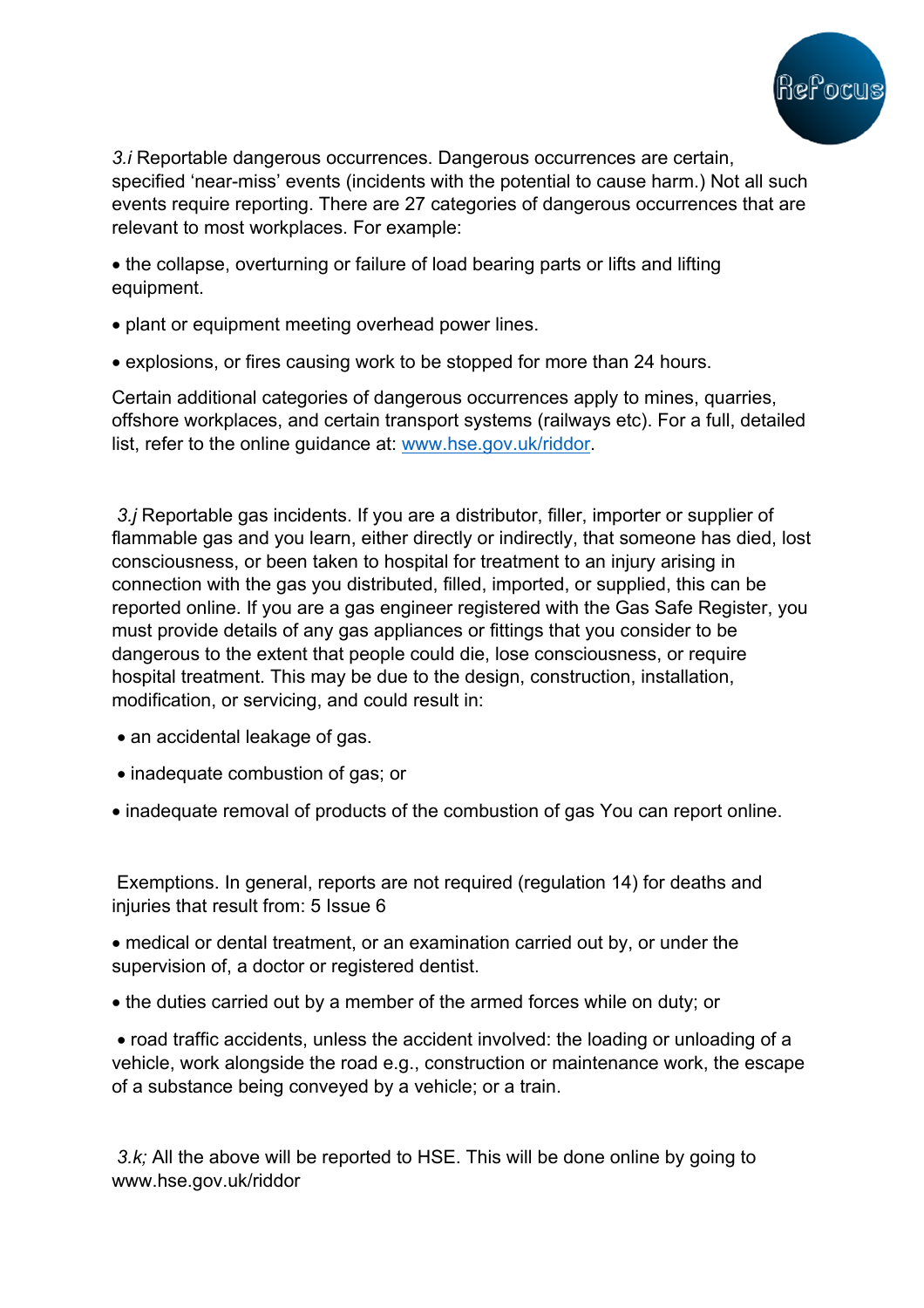

## **4. First Aid Boxes**

*4.a* All first aid kits will be in accessible areas in all ReFocus Ltd. It is important to keep the first aid kit fully stocked and if an item is used it should be replaced immediately.

*4.b* The first aid kit should be monitored frequently to ensure that it is fully stocked and that no items are out of date or opened.

*4.c* First aid boxes should include gloves, aprons, and bio-hazard bags for the hygienic removal of bodily fluids including blood and vomit.

*4.d* No medications or creams will be kept in the first aid box. Over the counter medication, such as paracetamol and prescription medication, will not be given out to anyone that does not have a signed medical form which outlines the medication and when it should be administered. Please see Administering Medication Policy. 5.

#### **First Aid Room**

ReFocus Ltd have an appropriate room for the treatment of sick or injured students and staff. Access to the First Aid/sick room is always available when there are students in the building and will be close to the toilets and washroom facilities.

*5.a* Any First Aider will never be alone with a student of the opposite sex in the first aid room. He/she should ensure that there is always a same gender member of staff present. In the event of no same gender member of staff being available, the First Aider should seek to safeguard themselves and the student by ensuring another member of staff is present.

*5.b* The sick room will contain a fully stocked first aid kit and there will be access to drinking water and somewhere comfortable for an injured or unwell casualty to rest.

#### **Qualified First Aiders**

Hayley Perry Liam Kerr Darren Wade Katie Close Paula Tucker